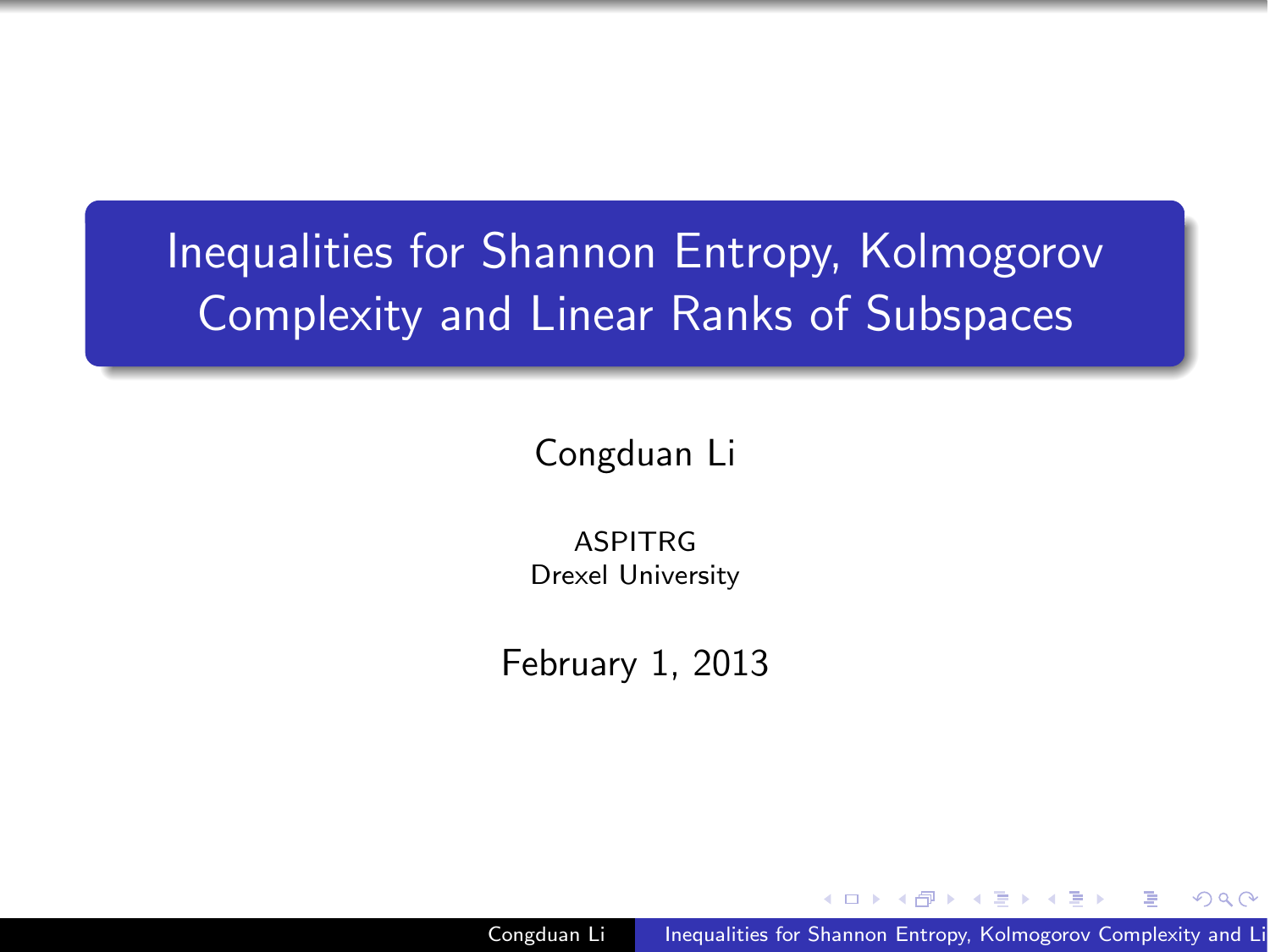- **1** Kolmogorov complexity and Shannon inequalities
- 2 Inequalities for ranks of subspaces
- **3** Ingleton inequalities
- $\bullet$  Results for  $N = 4$
- **5** Relationships
- **6** For  $N \geq 5$

何 ▶ ヨ ヨ ▶ ヨ ヨ ▶

 $QQ$ 

э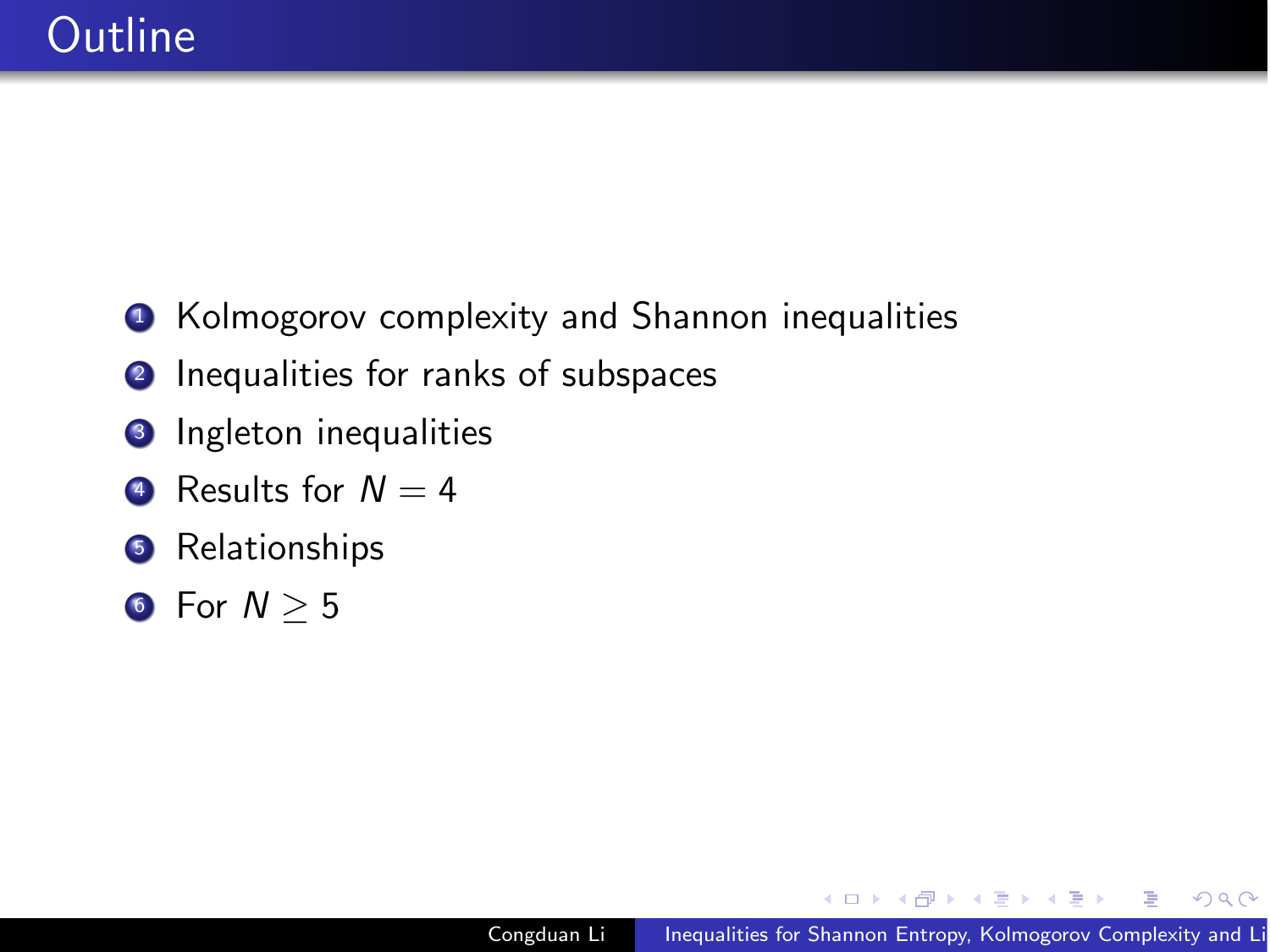# Shannon inequalities

For random variables A*,* B*,* C, we have

$$
H(A, B) = H(B) + H(A|B)
$$
  
\n
$$
I(A; B) = H(B) - H(B|A)
$$
  
\n
$$
I(A; B) = H(A) + H(B) - H(A, B)
$$
  
\n
$$
I(A; B|C) = H(A|C) + H(B|C) - H(A, B|C).
$$

General form:

 $I(A; B|C) \geq 0.$ 

何 ▶ イヨ ▶ イヨ ▶

 $299$ 

∍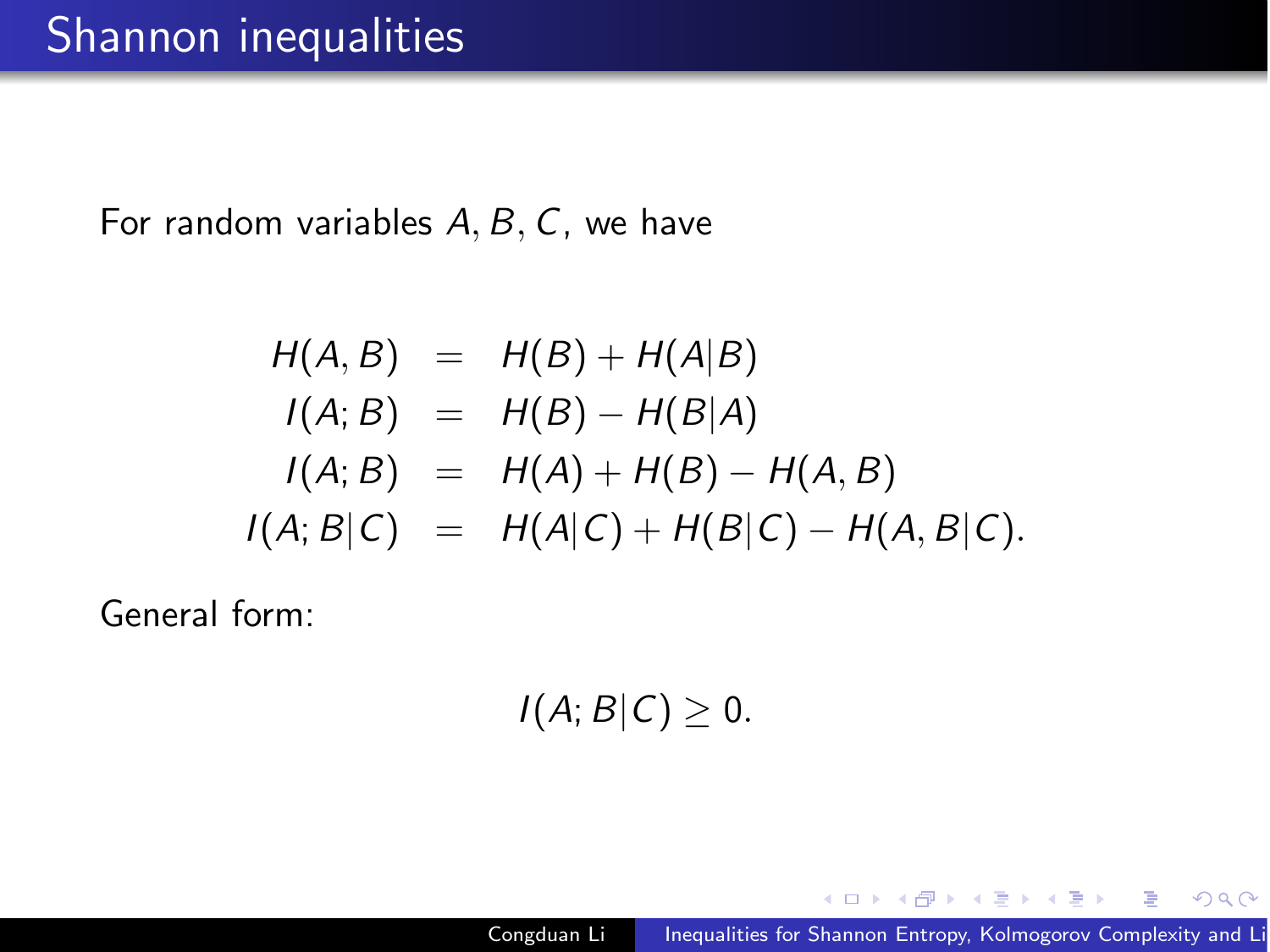- The Kolmogorov complexity  $K(a)$  of a binary string a is defined as the minimal length of a program that generates a.
- Conditional complexity  $K(a|b)$ : minimal length of a program that produces a having  $b$  as input
- $\bullet$  K(a|b) = K(a, b) k(a)
- $I(a; b) = K(b) k(b|a) = K(a) + K(b) K(a, b)$
- $I(a; b|c) = K(a|c) + K(b|c) K(a, b|c)$
- General:  $I(a, b|c) \geq 0$ .

メラ メモ メモ メモ ミ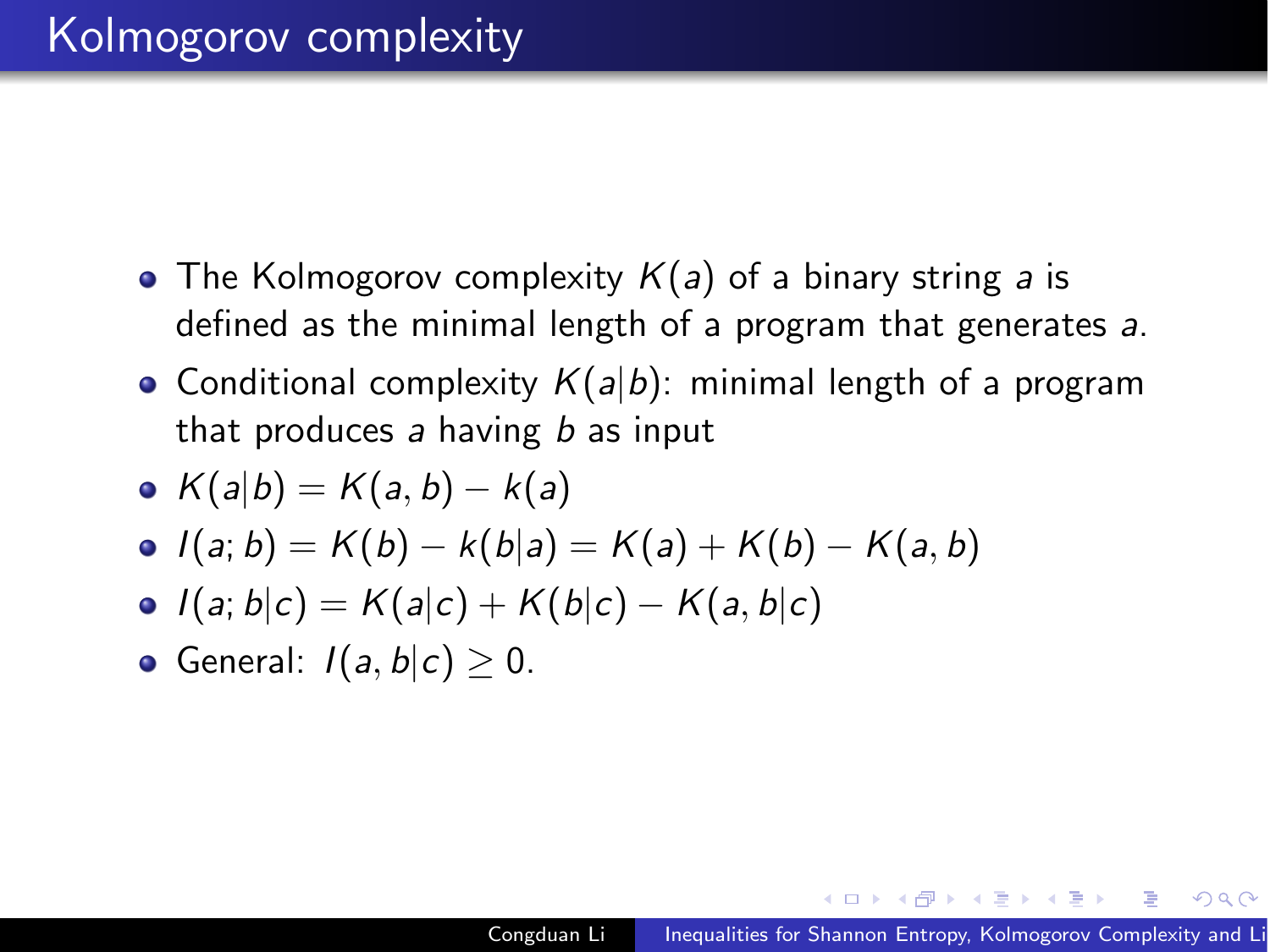#### Theorem

Any linear inequality that is true for Kolmogorov complexity is also true for Shannon entropy, and vice versa.

つくへ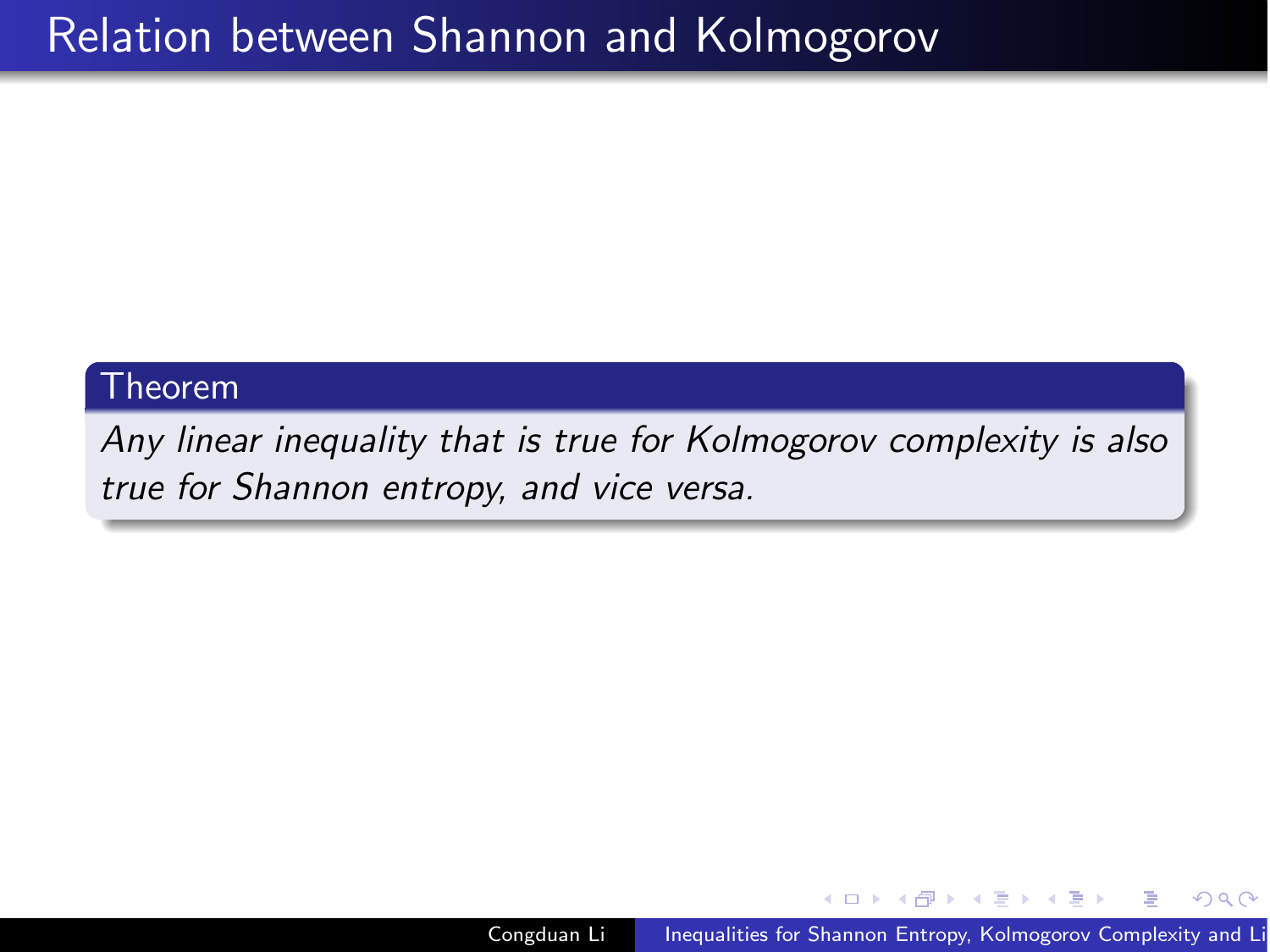# $\bar{\Gamma}_N^*$  and  $\Gamma_N$

• Let  $(X_1, \ldots, X_N)$  be an arbitrary collection of discrete random variables. To each of the  $2^N - 1$  non-empty subsets of the collection of random variables,  $X_A := (X_i | i \in A)$  with A ⊆ {1*,...,* N}, there is associated a joint Shannon entropy  $H(X_A)$ . Stacking these subset entropies for different subsets into a  $2^N - 1$  dimensional vector we form an entropic vector

$$
\mathbf{h} = [H(X_{\mathcal{A}}) | \mathcal{A} \subseteq \{1, \dots, N\}, \mathcal{A} \neq \emptyset]
$$
 (1)

- Region of entropic vectors  $\bar{\Gamma}_N^*$  is a convex cone.
- Convex cone Γ*<sup>N</sup>* obtained by basic inequalities  $I(A;B|C) \geq 0, \forall A, B, C \subseteq [N]$  is an outer bound on  $\bar{\Gamma}_N^*$ , while  $\overline{\Gamma}_N^* = \Gamma_N$  when  $N = 1, 2, 3$ .

モー イモン イモン イ伊ン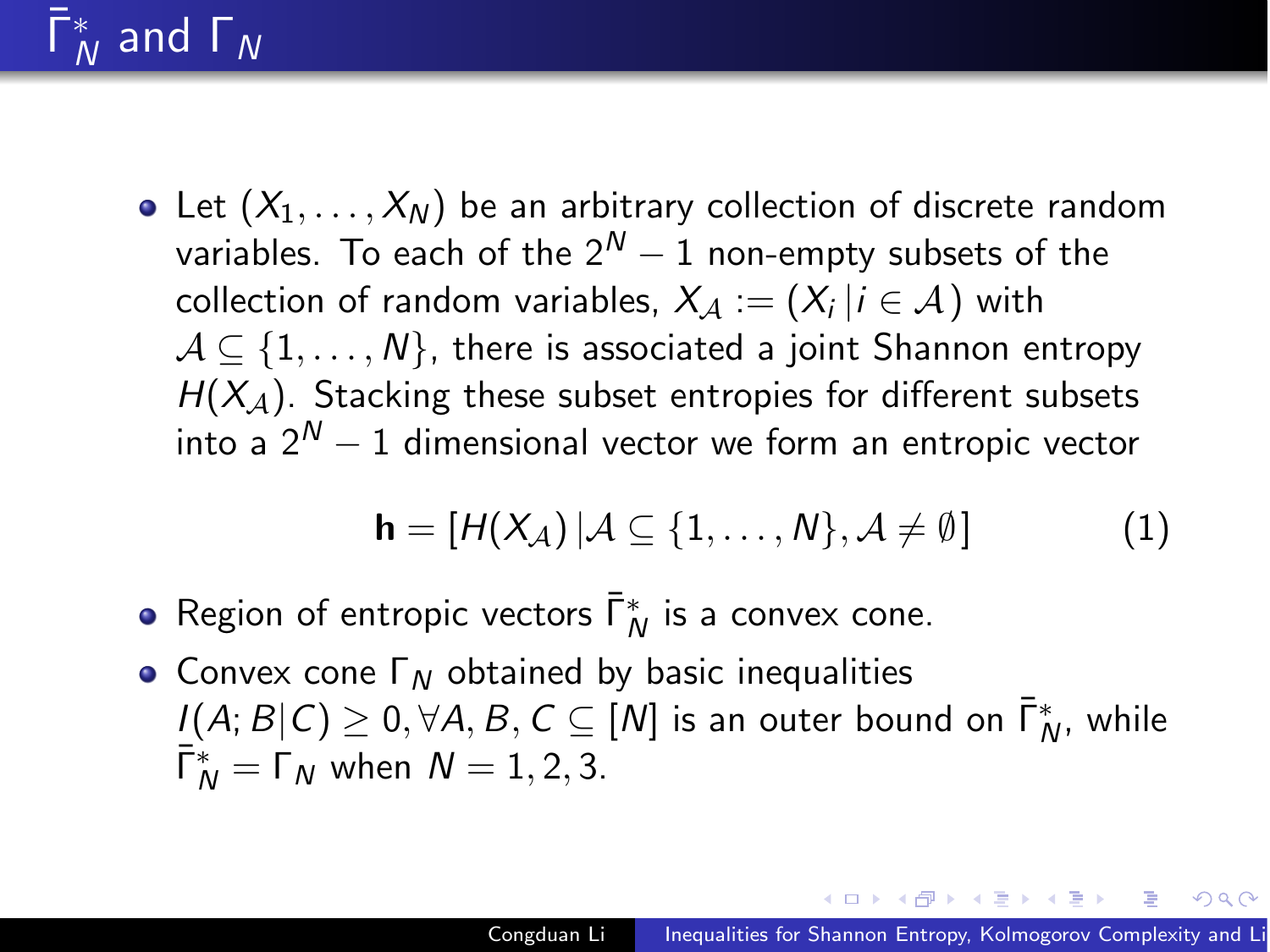- A subspace arrangement is a collection of subspaces  $V = V_1, ..., V_n$  of some finite dimensional vector space.
- Define  $rk_V(A) = \dim(\sum_{i \in A} V_i)$
- Representable in various field. Unqualified case, representable in some field. This is the case considered here.



つくへ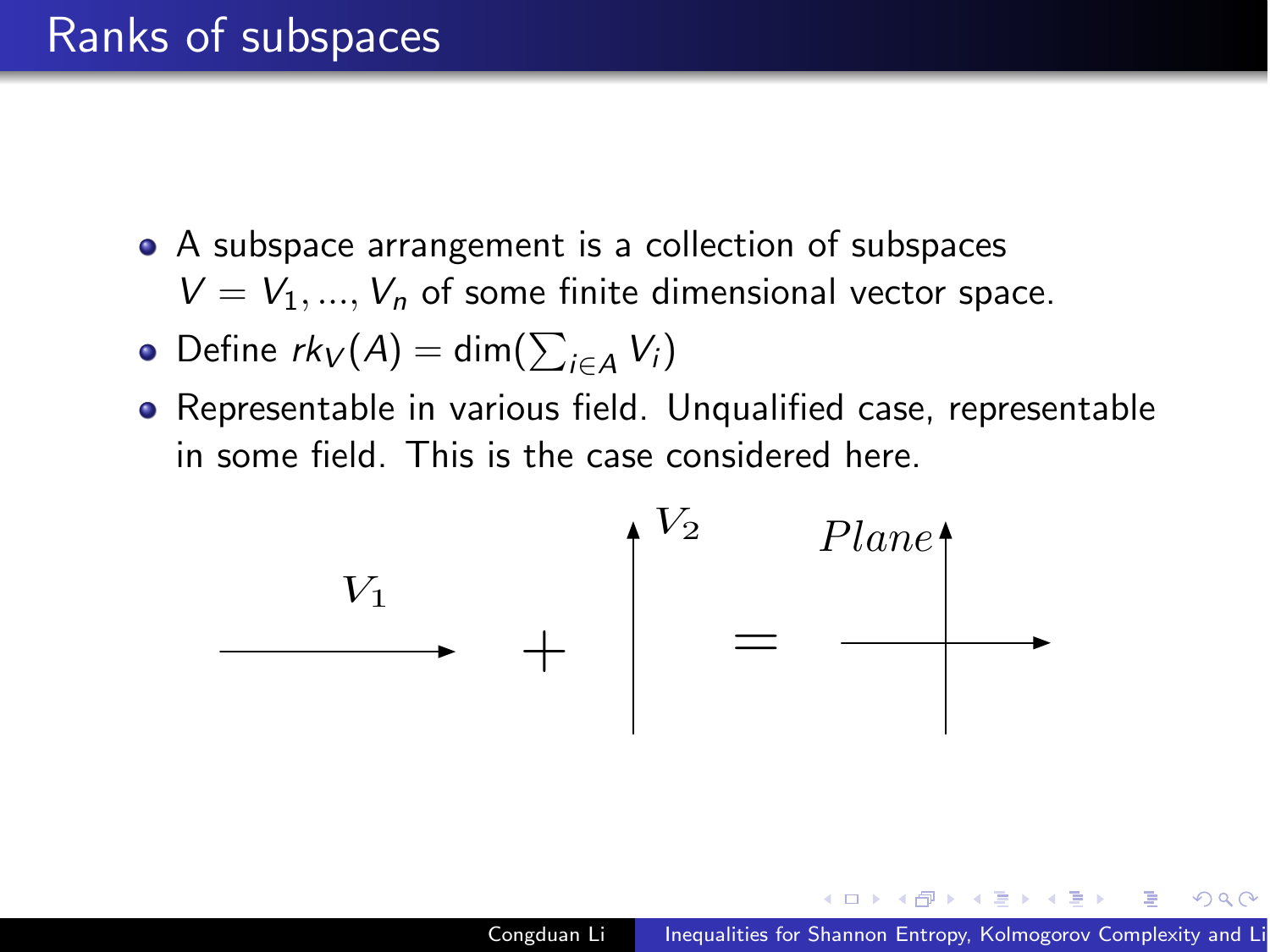- Map to entropic vector region: Suppose the space has rank  $k$ with field  $\mathbb{F}$ . Define auxilary random variables  $u_1, \ldots u_k$ uniformly distributed over  $\mathbb F$ . Then define random varibles  $X_1, \ldots, X_N = [u_1, \ldots, u_k] \times [V_1 \ldots V_N]$  corresponding to the vector subspaces, then  $X_1, \ldots, X_N$  have entropy the same as ranks of the corresponding vector subspaces, if the entropy is taken using  $log_{|\mathbb{F}|}(\cdot)$ .
- Conic hull of ranks of subspaces forms an inner bound:  $\Gamma_N^{space} \subseteq \overline{\Gamma}_N^*$ .

伊 ▶ ∢ ヨ ▶ ∢ ヨ ▶ │ ヨ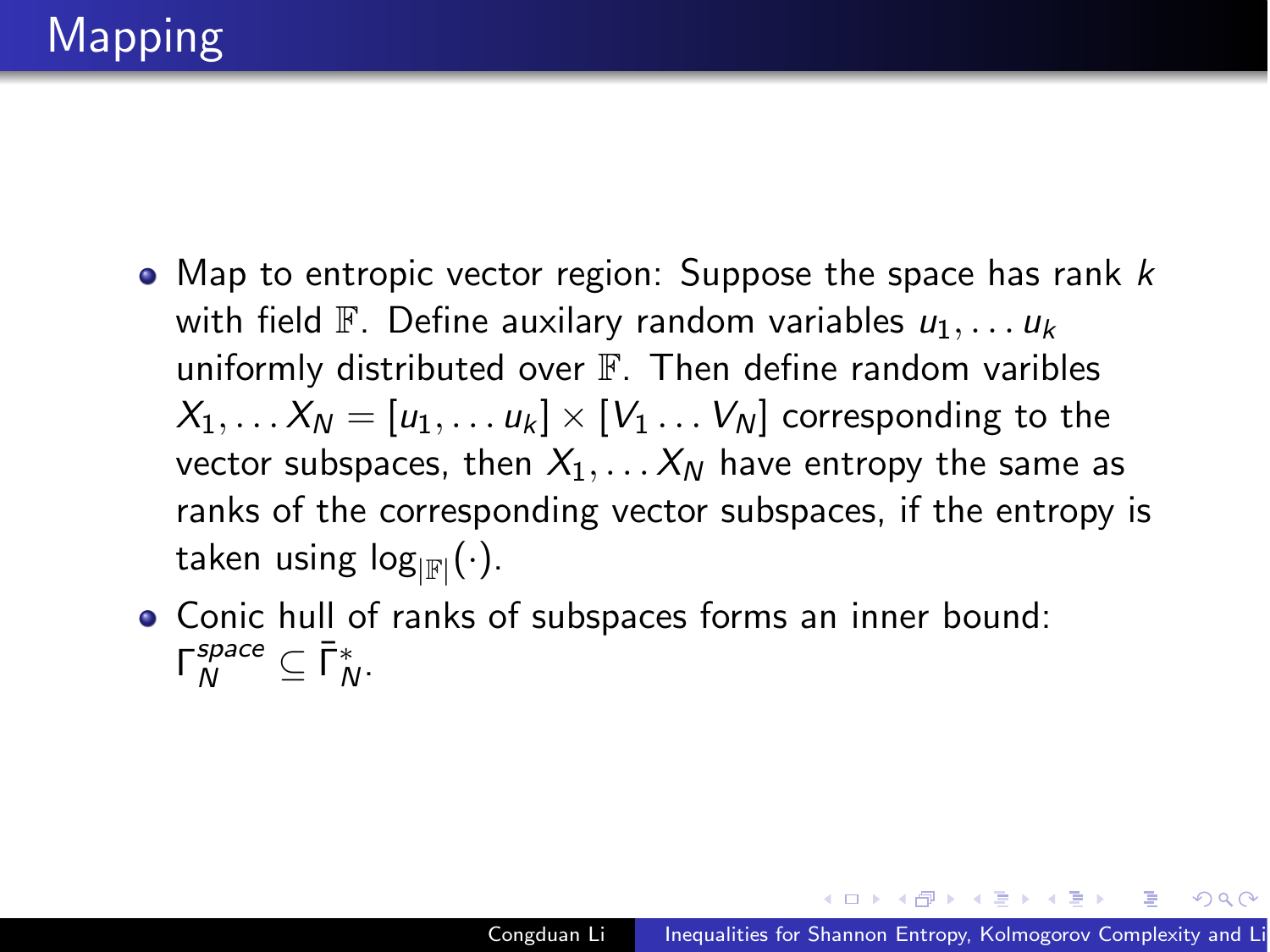### Theorem

Any linear inequlity implied by basic inequality is valid for ranks of linear subspaces. Γ*space <sup>N</sup>* ⊆ Γ*<sup>N</sup>*

Further more,

Theorem

Any linear inequality valid for Shannon entropy is valid for ranks  $(dimensions)$  in any linear space.  $\Gamma_N^{space} \subseteq \overline{\Gamma}_N^*$ .

Up to  $N = 3$ , we have

#### Theorem

For  $n=1$ , 2, 3 any inequality valid for ranks (dimensions) is a consequence (linear combination with nonnegative coefficients) of basic inequalities.

∢ ロ ▶ ( 何 ▶ ( 言 ▶ ( 言 ▶ )

 $QQ$ 

э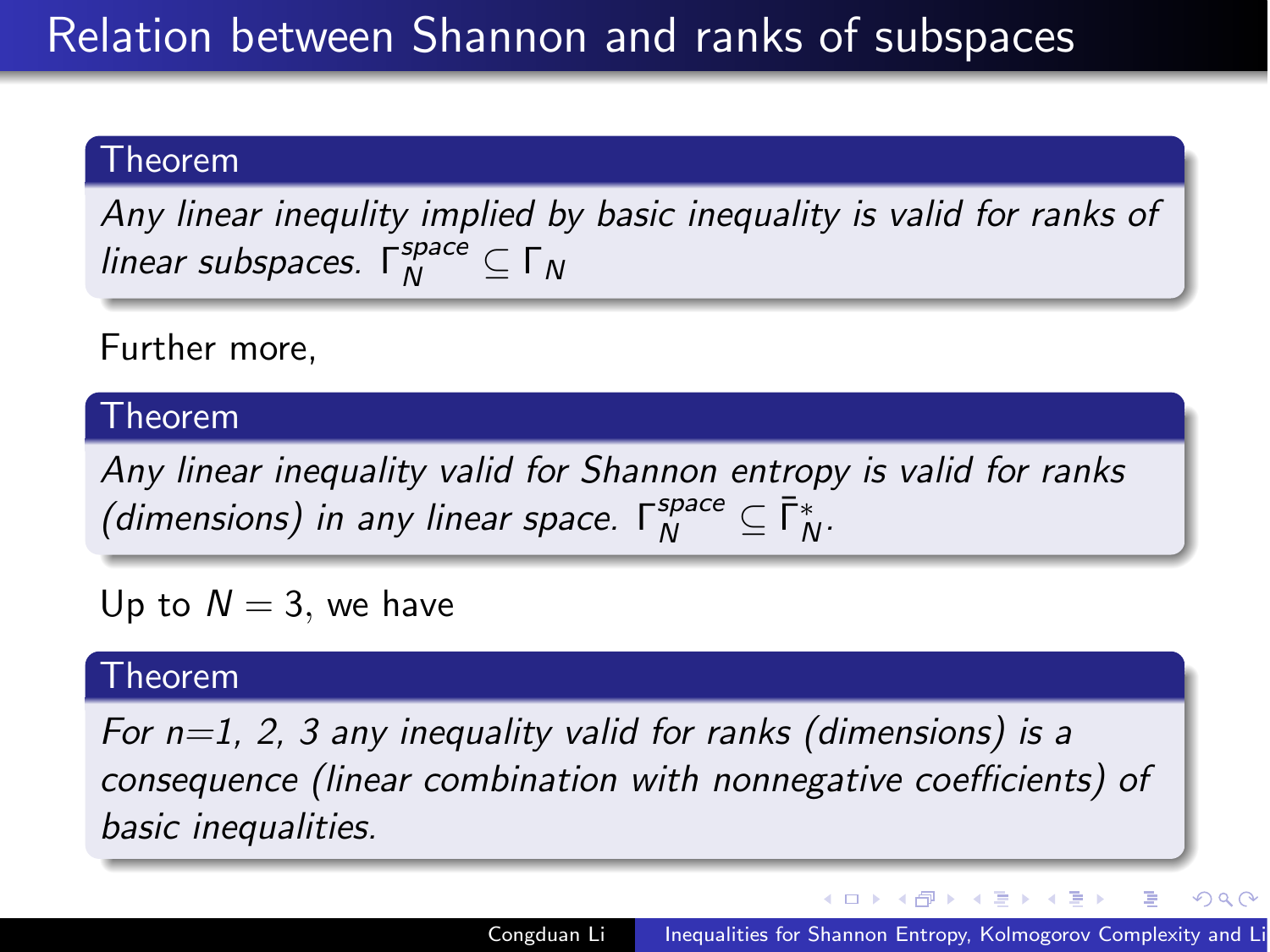Ingleton established an necessary condition for a matroid with ground set S and rank function r to be representable over a field: for any subsets A*,* B*,* C*,* D of S there must hold:

$$
r(A) + r(B) + r(C \cup D) + r(A \cup B \cup C) + r(A \cup B \cup D) \leq
$$
  

$$
r(A \cup B) + r(A \cup C) + r(A \cup D) + r(B \cup C) + r(B \cup D)
$$

Rewritten as:

$$
I(A; B) \leq I(A; B|C) + I(A; B|D) + I(C; D).
$$

a mara a mara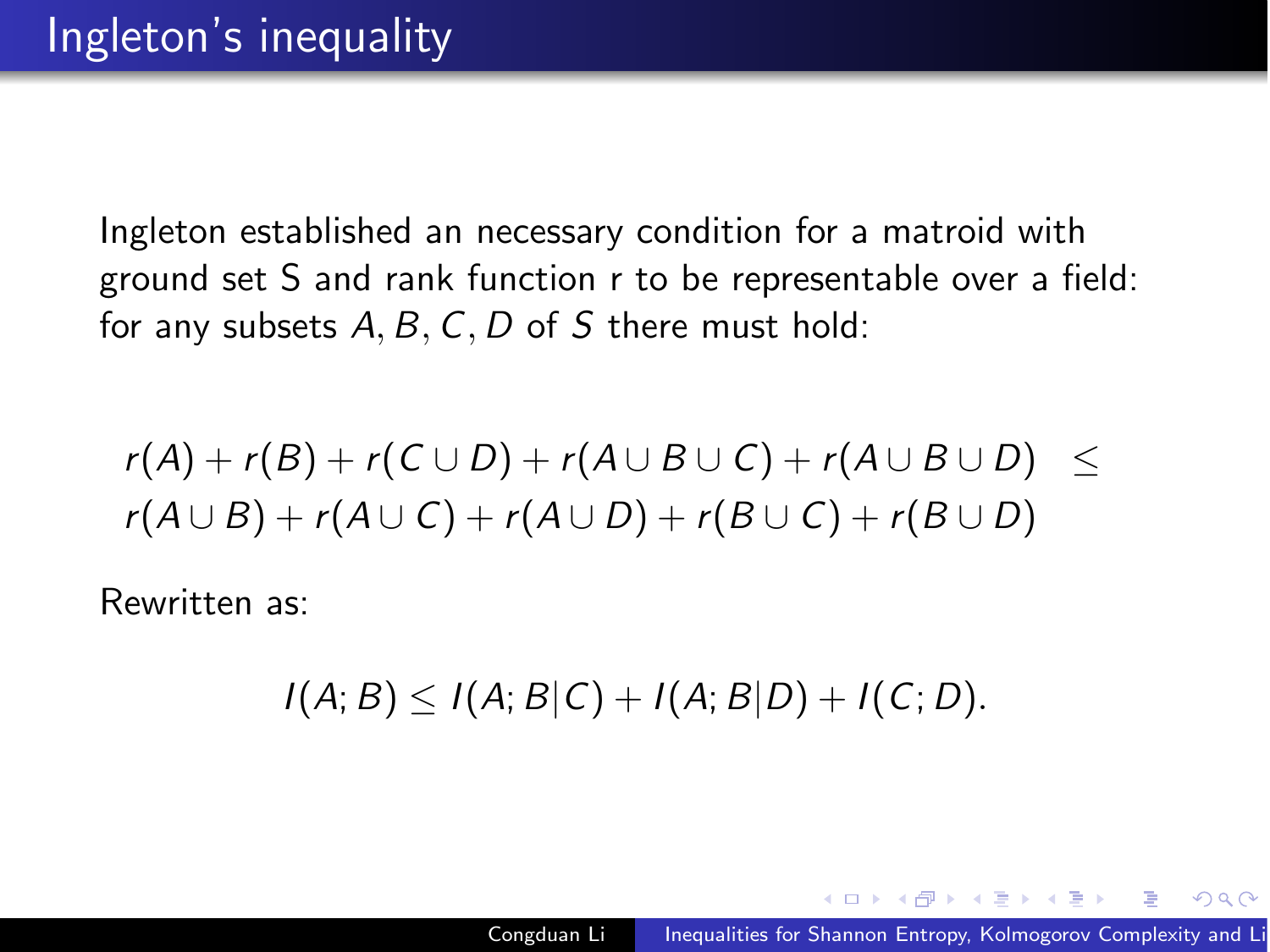Ingleton's inequality is not always true for Shannon entropy.

Theorem

There exist four random variables A*,* B*,* C*,* D such that

 $I(A; B) > 0$  $I(A;B|C) = 0$  $I(A;B|D) = 0$  $I(C; D) = 0.$ 

Let C*,* D independent uniformly distributed on {0*,* 1},  $A = C(1 - D), B = D(1 - C)$ . Given C or D, A or B is 0, so A, B independent. However, A*,* B are not unconditionally independent, since they cannot be equal to 1 sumultaneously.

- モーマモトマキュー (円)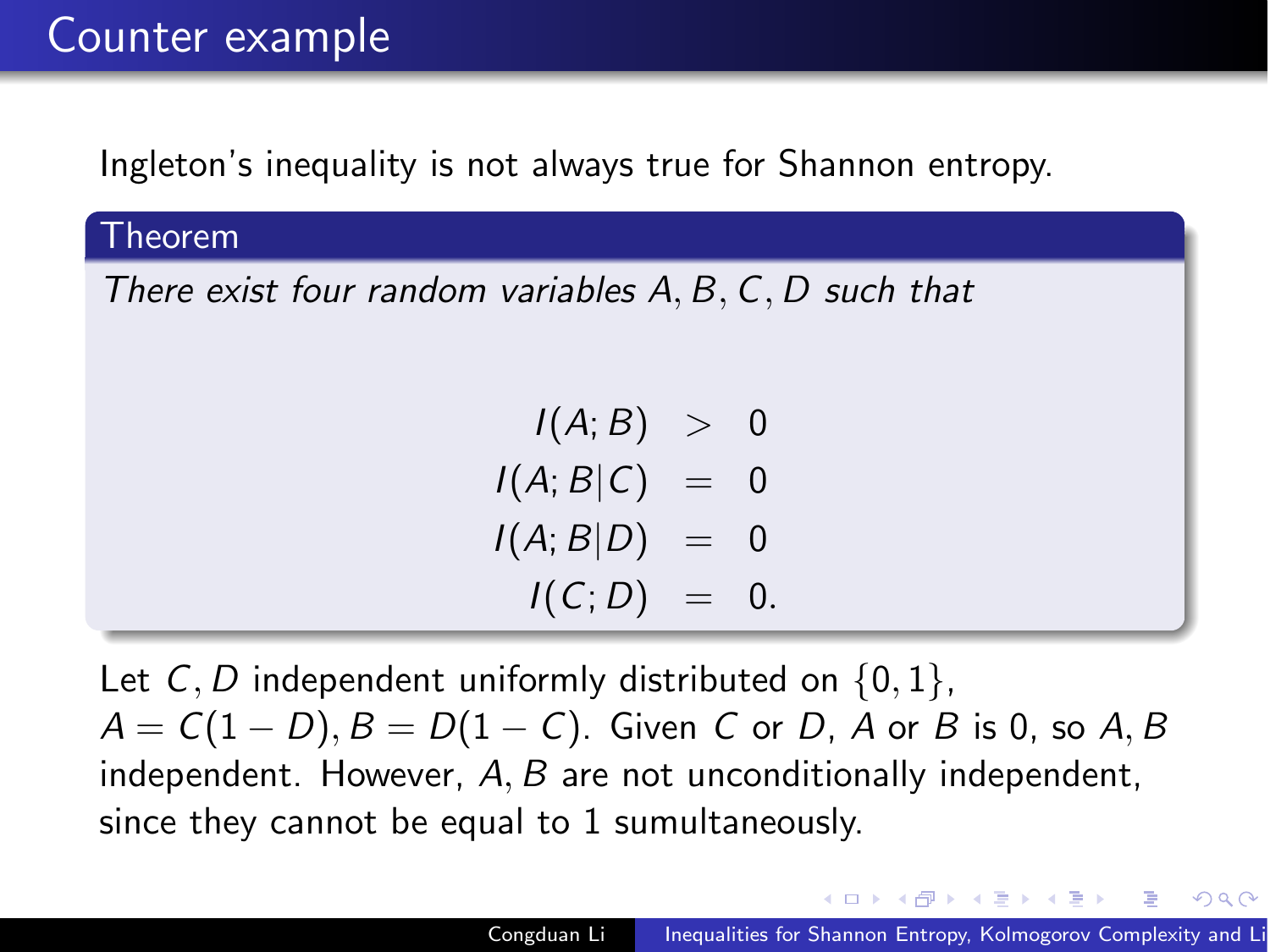The results we know now for  $N = 4$  are:

#### Theorem

For  $N = 4$ , all inequalities that are valid for ranks are implied by basic inequalities and Ingleton inequalities.

For  $N = 4$ , there are 41 extrme rays in  $\Gamma_4$ , 35 are in  $\Gamma_4^{space}$  (also Ingleton inner bound) and 6 violate Ingleton.

For those obey Ingleton's inequalities, 27 are ranks of some representable matroids (including  $U_{2,4}$  which is an exclusion minor for binary representale matroids, but can be representable on ternay field). The other 8 are projections (pair up 8 variables to get 4 variables, and project on these 4 variables) of representable matroids.

∢何 ▶ ∢ ヨ ▶ ∢ ヨ ▶ ...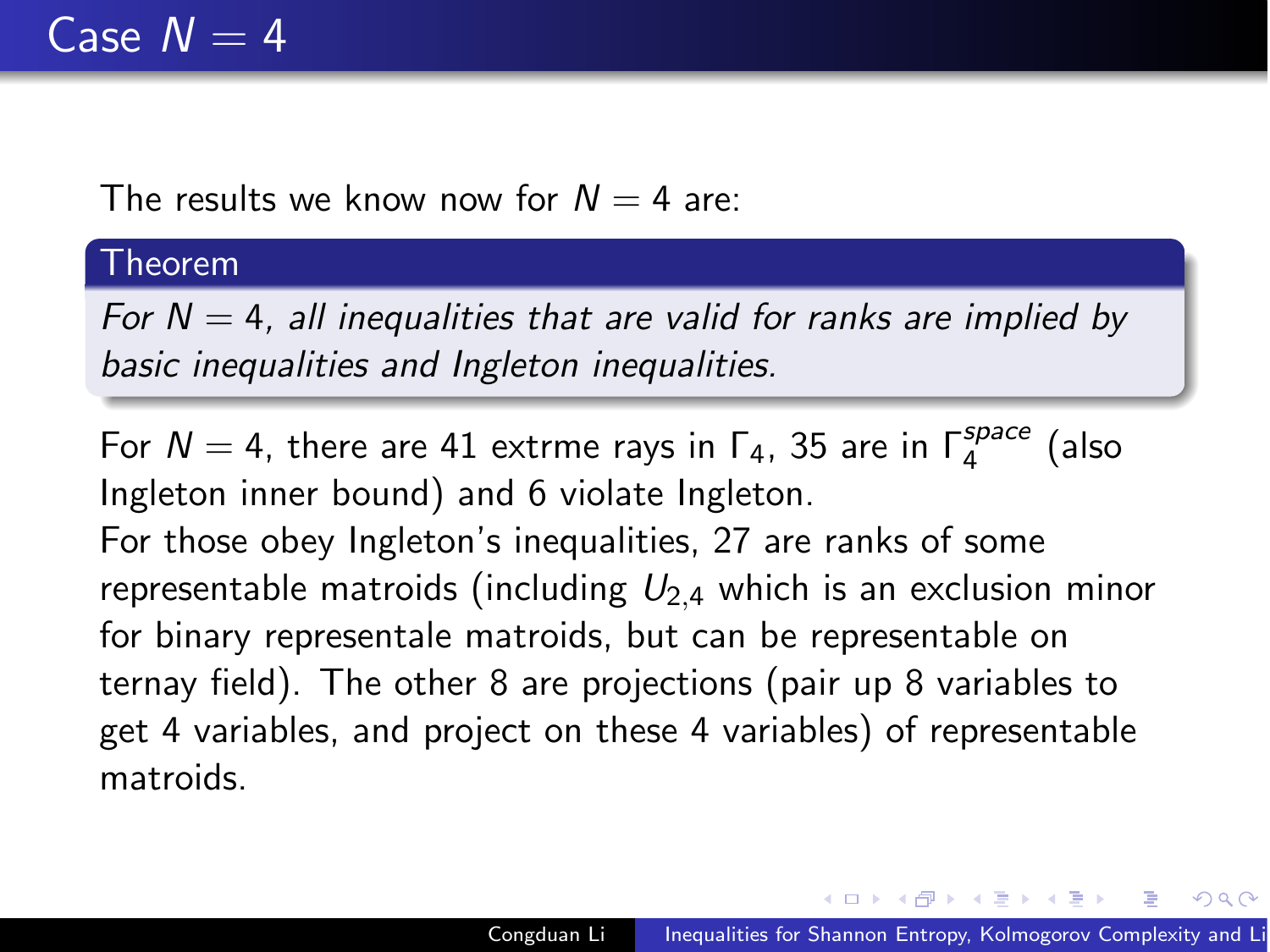Those Ingleton violators are represented by Vamos matroid if we project Vamos matroid ranks to 4 paired random variables. So, we have

#### Theorem

For  $N = 4$ , all inequalities that are valid for ranks in arbitrary matroids (including projections of matroids) are consequences of basic inequalities.

御 ▶ イヨ ▶ イヨ ▶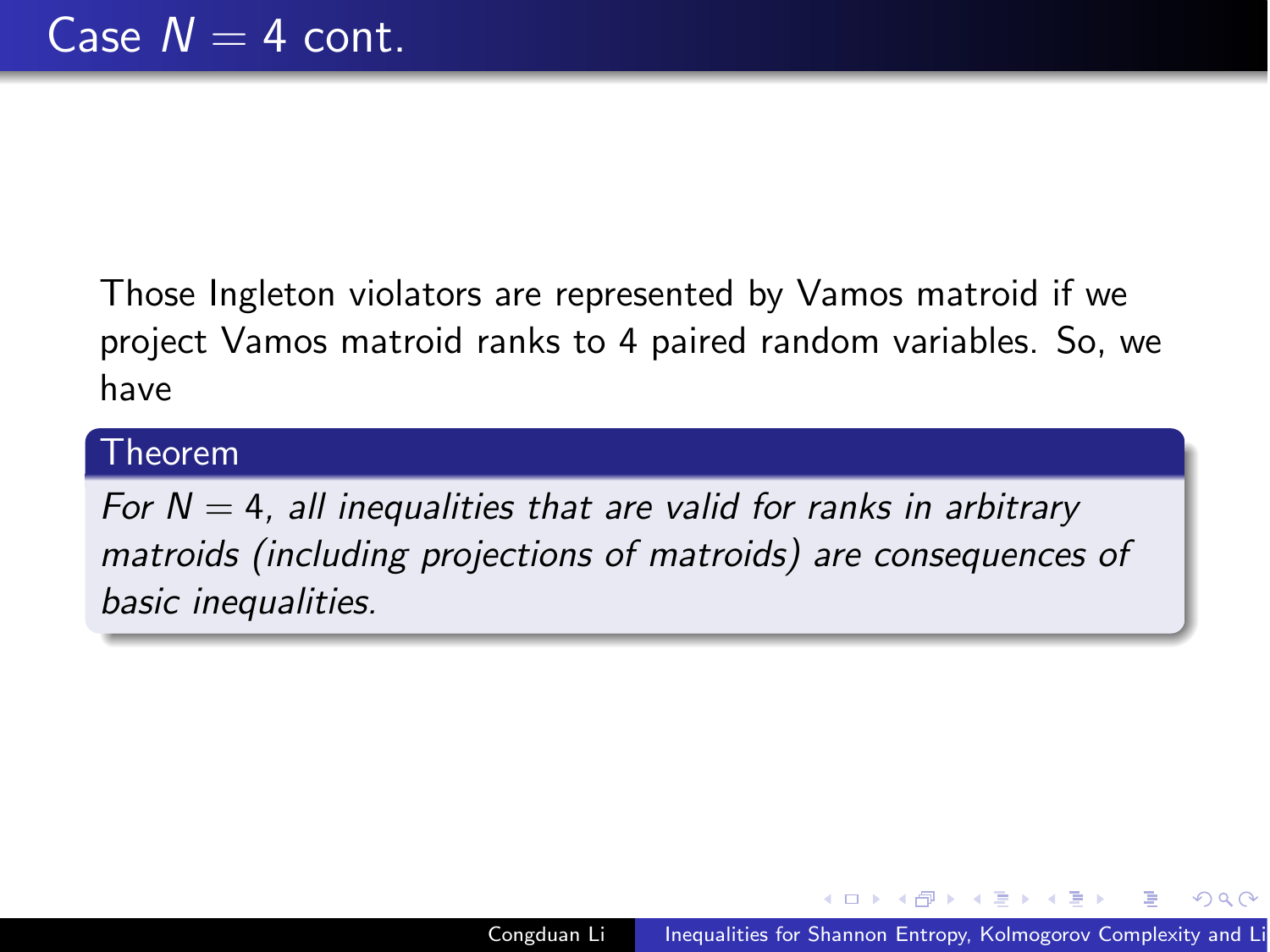### **Definition**

We call a random variable C common information for A*,* B if

$$
H(C|A) = 0
$$
  
\n
$$
H(C|B) = 0
$$
  
\n
$$
H(C) = I(A;B)
$$

Will be also important to prove some other inequalities for  $N > 5$ .

化重复化重复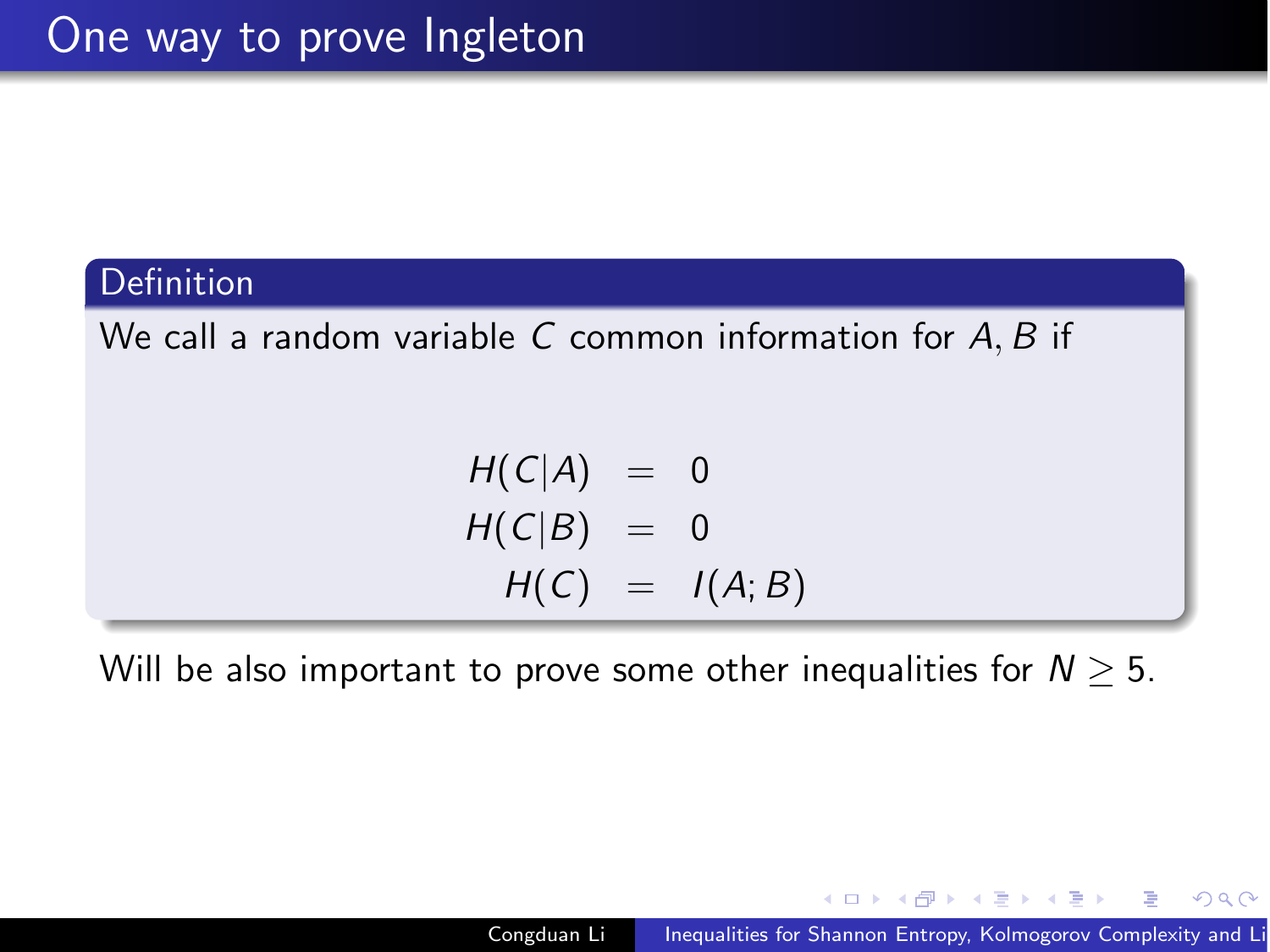#### Theorem

For any random variables A*,* B*,* C*,* D*,* E

$$
H(E) \leq 2H(E|A) + 2H(E|B) + I(A;B|C) + I(A;B|D) + I(C;D).
$$

This is implied by basic inequlities, so is Shannon type. However, if we assume E is a common information between A*,* B and apply to the inequality, we get Ingleton:

$$
I(A; B) \leq I(A; B|C) + I(A; B|D) + I(C; D).
$$

(For ranks of linear subspaces, common information always exists, so Ingleton always is true for ranks of subspaces.)

A & Y B & Y B &

つくへ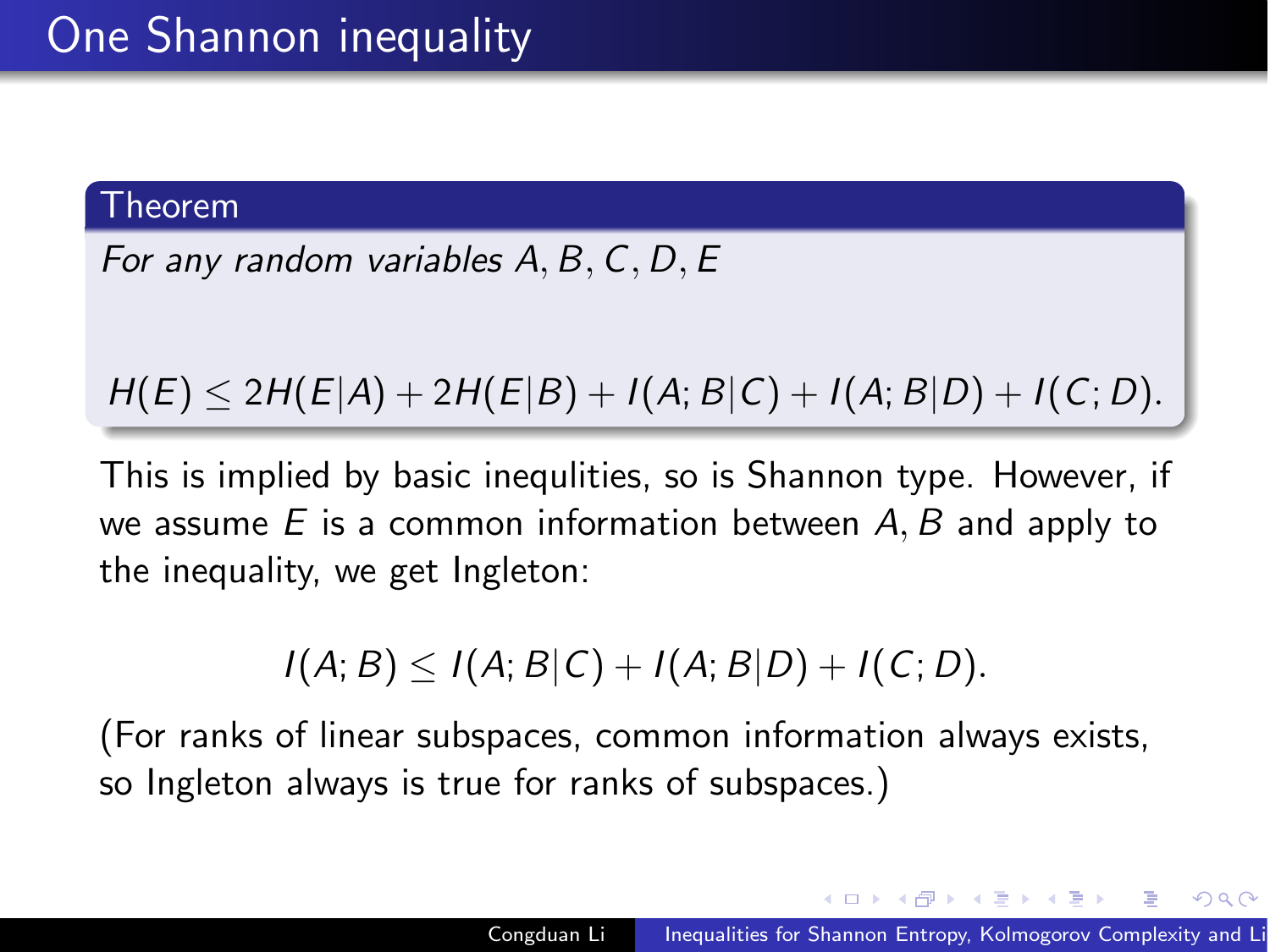In general, basic inequalities valid for Shannon, and Shannon valid for ranks of linear spaces.

 $In$  general,  $Γ_N^{space} ⊆ Į_N^* ⊆ Γ_N$ .

For at most 3, they are equal. For  $N > 4$ , they subset relationships are strict, since we have already known Ingleton inequality, Non-Shannon type inequalities.

Also, we know Shannon + Ingleton fully characterize Γ*space* <sup>4</sup> . Now the question is if we need more extra inequalities to characterize  $\Gamma_N^{space}$  for  $N \geq 5$ . The answer is YES.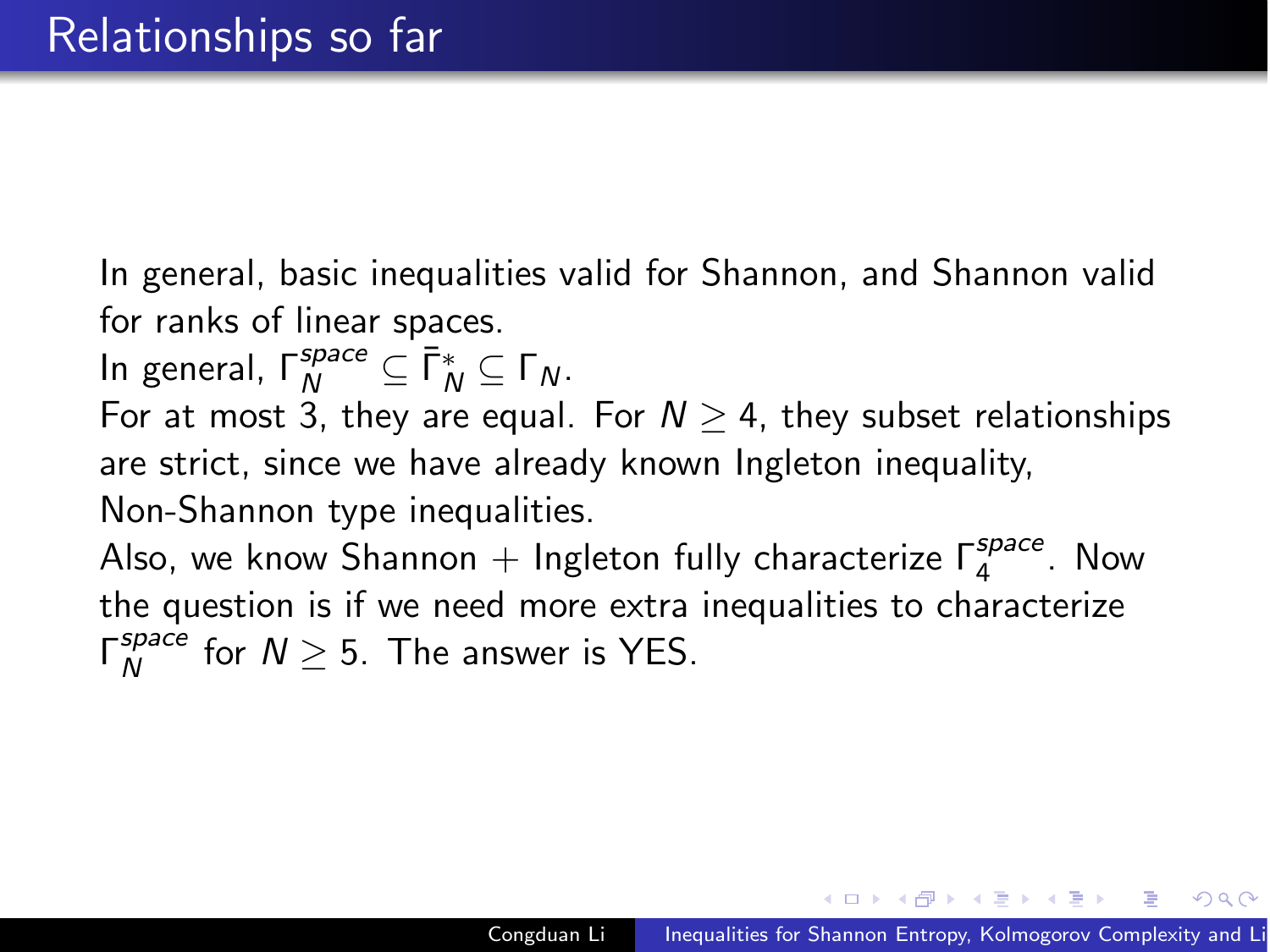On  $N = 5$ , DFZ gave 24 new inequalities together with Shannon and Ingleton inequalities to fully characterize Γ*space* <sup>5</sup> . For  $N > 6$ , DFZ and Kinser showed (independently) a general form to generate new inequalities valid for linear spaces but not for Shannon entropy.

<span id="page-16-0"></span>ねゃ マミャマミャ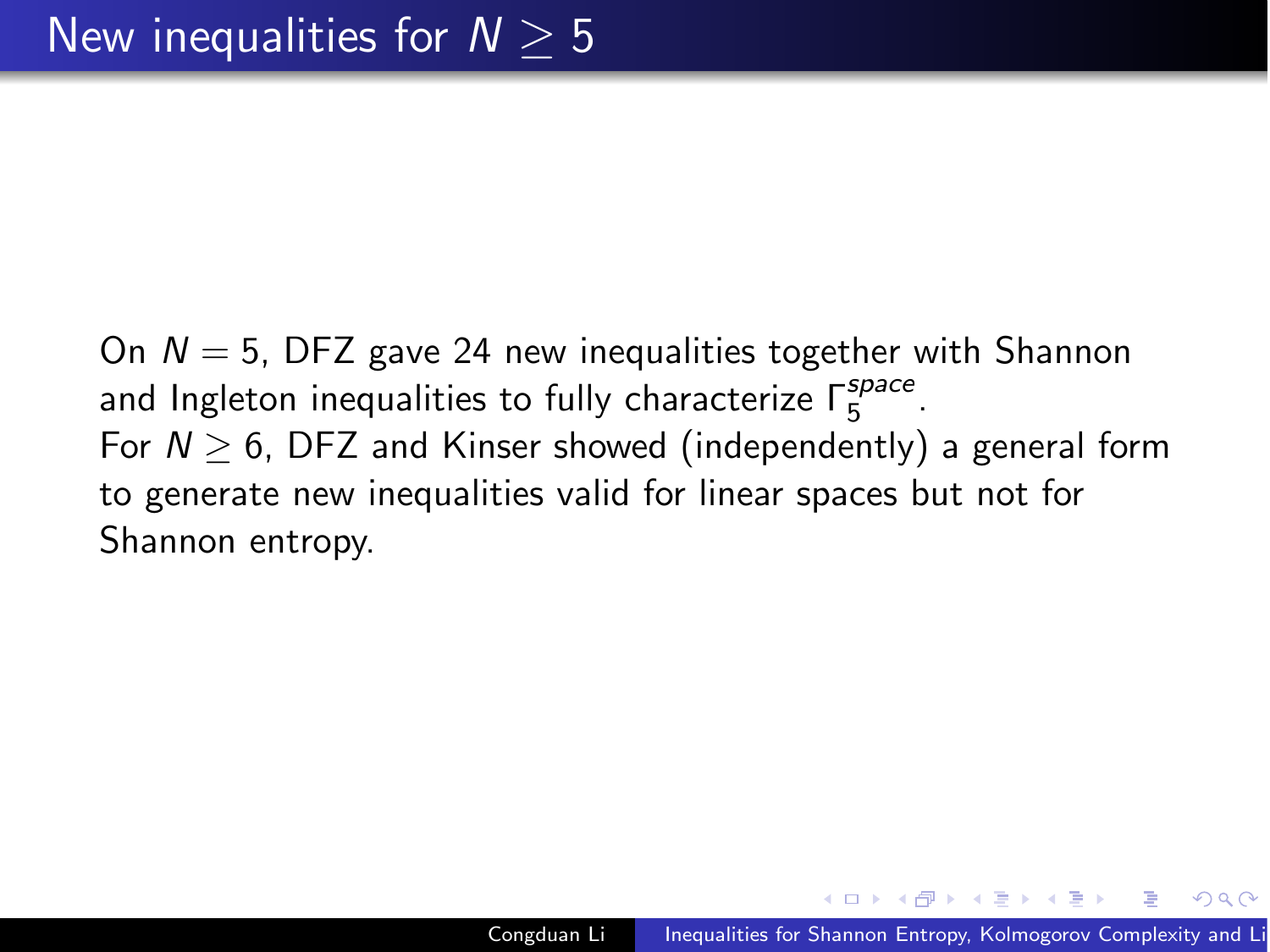# To prove new inequalities for  $N = 5$

Basic idea to replace random variable(s) with common information of some other variables in Shannon inequalities.

#### Fact

The inequality  $H(Z|R) + I(R;S|T) \geq I(Z;S|T)$  is a Shannon inequality.

### Proof.

Use Shannon inequalities, we have

<span id="page-17-0"></span>
$$
H(Z|R) + H(S|Z, T) \geq H(Z|R, T) + H(S|Z, T)
$$
  
\n
$$
\geq I(S; Z|R, T) + H(S|Z, T)
$$
  
\n
$$
\geq I(S; Z|R, T) + H(S|R, Z, T)
$$
  
\n
$$
= H(S|R, T)
$$

A[d](#page-26-0)d  $H(S|T)$  to both sides and reshape we g[et](#page-16-0) [th](#page-18-0)[e](#page-16-0) [de](#page-17-0)[s](#page-18-0)[ire](#page-0-0)d [on](#page-0-0)[e.](#page-26-0)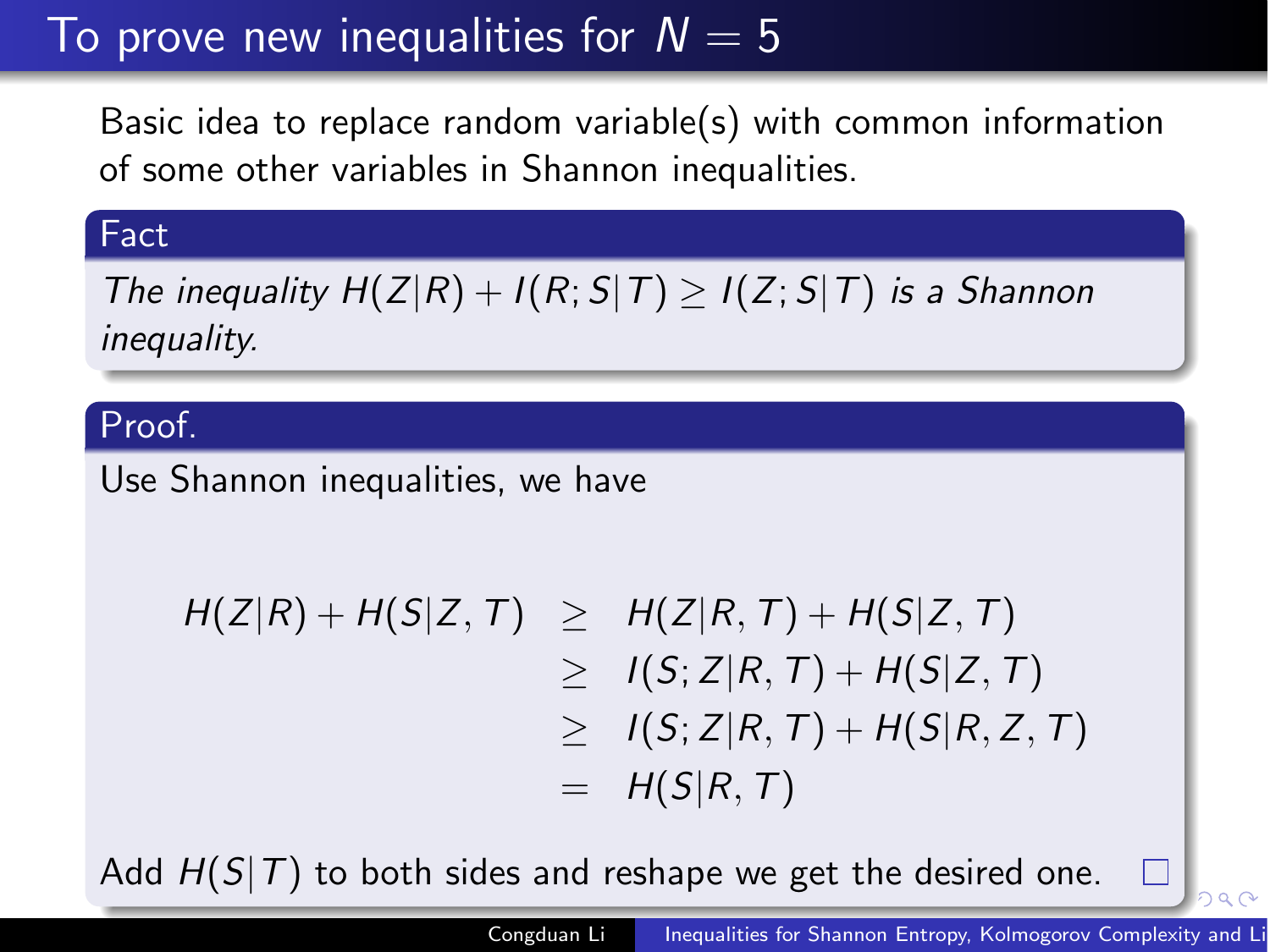# Proof idea cont.

### **Corollary**

If 
$$
H(Z|R) = 0
$$
, then  $I(R; S|T) \geq I(Z; S|T)$ .

### Proof of Ingleton inequality

Let  $Z$  be a common information of  $A$  and  $B$ , so that  $H(Z|A) = H(Z|B) = 0$  and  $H(Z) = I(A; B)$ . Then

<span id="page-18-0"></span>
$$
I(A; B|C) + I(A; B|D) + I(C; D)
$$
  
\n
$$
\geq I(Z; B|C) + I(Z; B|D) + I(C; D)
$$
  
\n
$$
\geq I(Z; Z|C) + I(Z; Z|D) + I(C; D)
$$
  
\n
$$
= H(Z|C) + H(Z|D) + I(C; D)
$$
  
\n
$$
\geq H(Z|C) + I(Z; C)
$$
  
\n
$$
\geq I(Z; Z)
$$
  
\n
$$
= H(Z) = I(A; B)
$$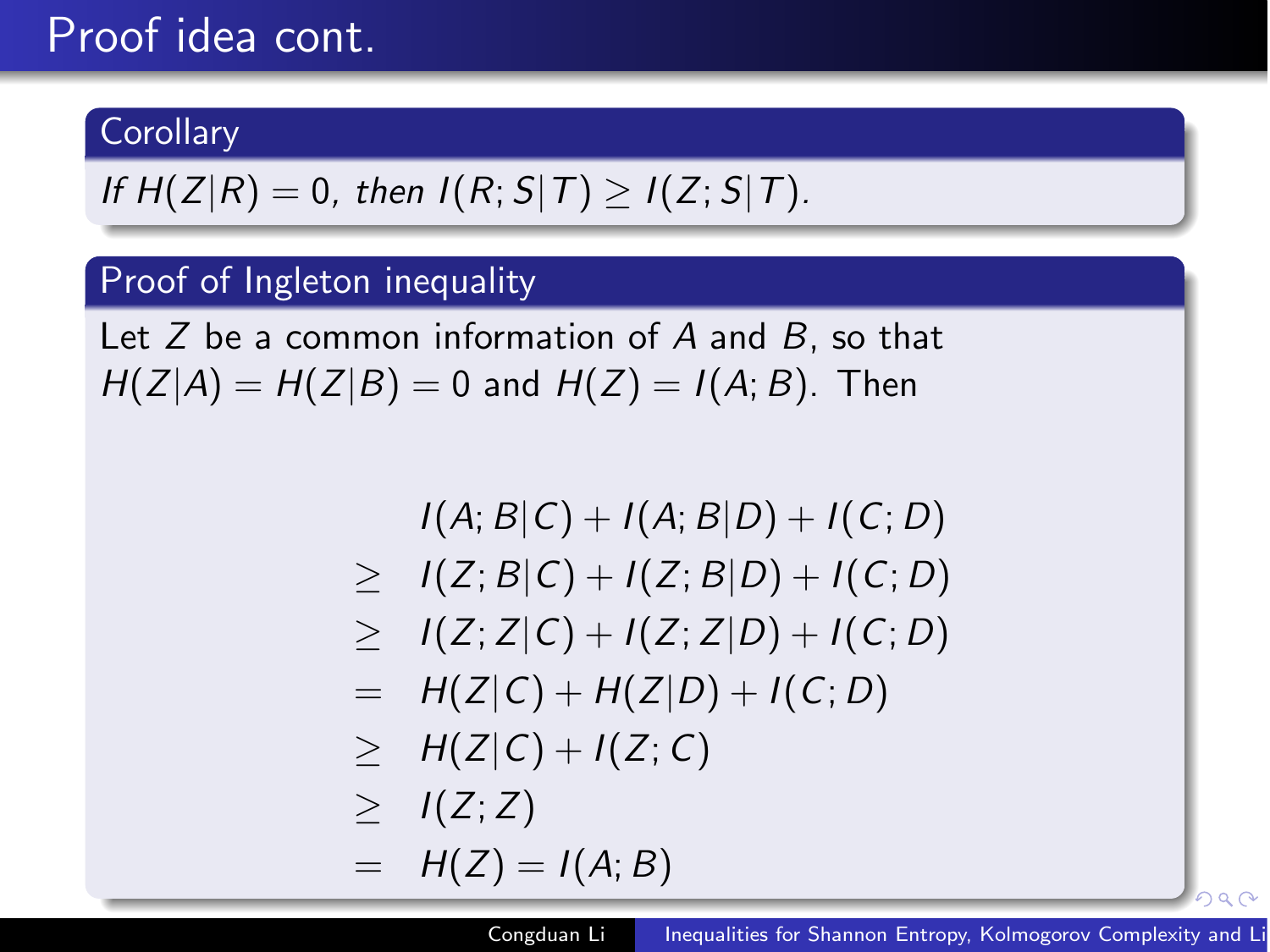# Proof examples

Inequality  $(1)$ :  $I(A; B) \leq I(A; B|C) + I(A; B|D) + I(C; D|E) + I(A; E)$ 

### Proof of inequality (1)

Let  $Z$  be a common information of  $A$  and  $B$ , so that  $H(Z|A) = H(Z|B) = 0$  and  $H(Z) = I(A;B)$ . Then

$$
I(A; B|C) + I(A; B|D) + I(C; D)
$$
  
\n
$$
\geq I(Z; B|C) + I(Z; B|D) + I(C; D)
$$
  
\n
$$
\geq I(Z; Z|C) + I(Z; Z|D) + I(C; D)
$$
  
\n
$$
= H(Z|C) + H(Z|D) + I(C; D)
$$
  
\n
$$
\geq H(Z|C) + I(Z; C)
$$
  
\n
$$
\geq I(Z; Z)
$$
  
\n
$$
= H(Z) = I(A; B)
$$

化重新润滑脂

Ξ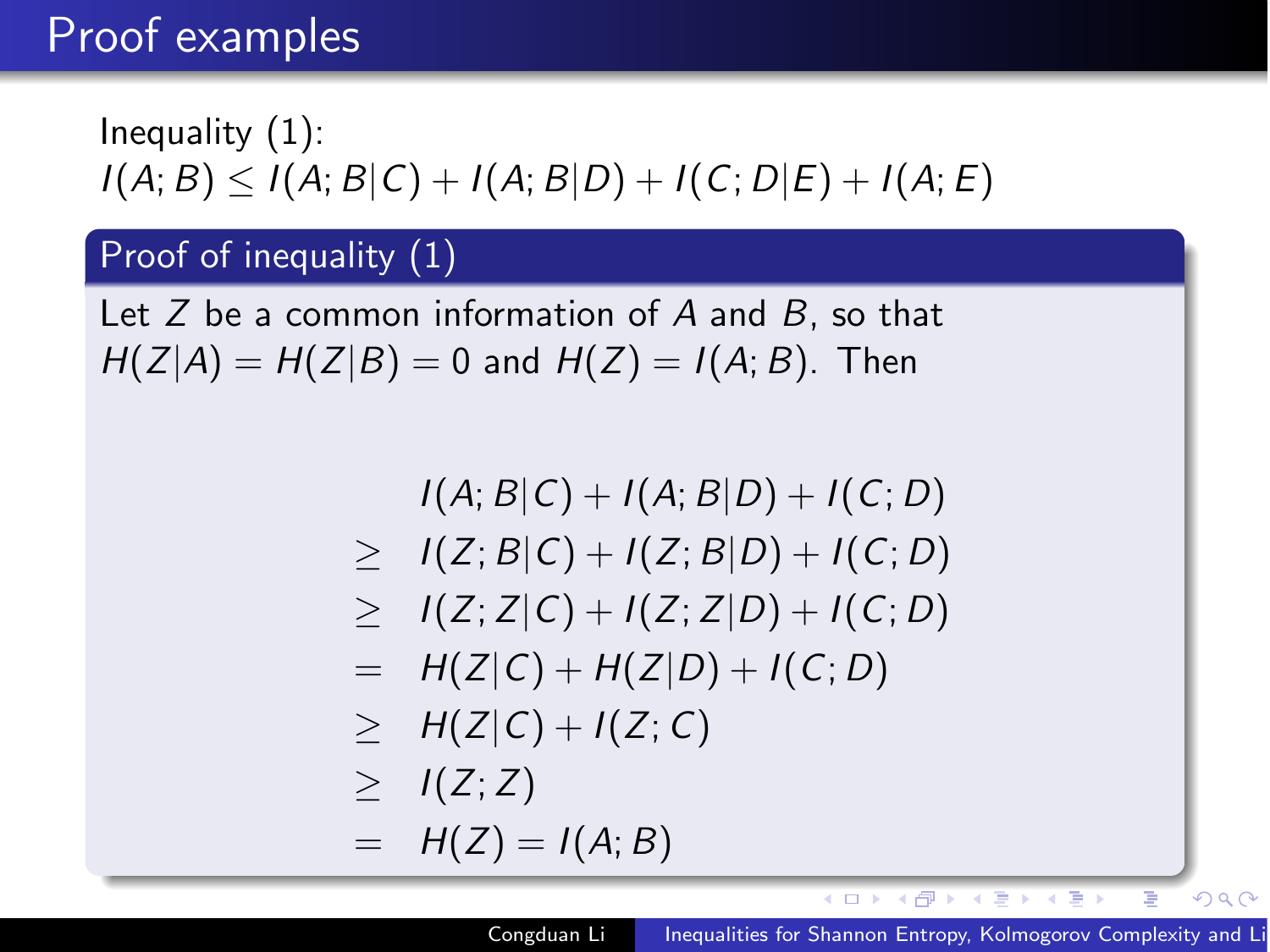# Proof examples

Inequality (2):  $I(A; B) \leq I(A; B|C) + I(A; C|D) + I(A; D|E) + I(B; E)$ 

### Proof of inequality (2)

Let  $Z$  be a common information of  $A$  and  $B$ , so that  $H(Z|A) = H(Z|B) = 0$  and  $H(Z) = I(A;B)$ . Then

$$
I(A; B|C) + I(A; C|D) + I(A; D|E) + I(B; E)
$$
  
\n
$$
\geq I(Z; Z|C) + I(Z; C|D) + I(Z; D|E) + I(Z; E)
$$
  
\n
$$
\geq I(Z; Z|D) + I(Z; D|D) + I(Z; E)
$$
  
\n
$$
= H(Z|D) + I(Z; D|D) + I(Z; E)
$$
  
\n
$$
\geq I(Z; Z|E) + I(Z; E)
$$
  
\n
$$
= H(Z) = I(A; B)
$$

つへへ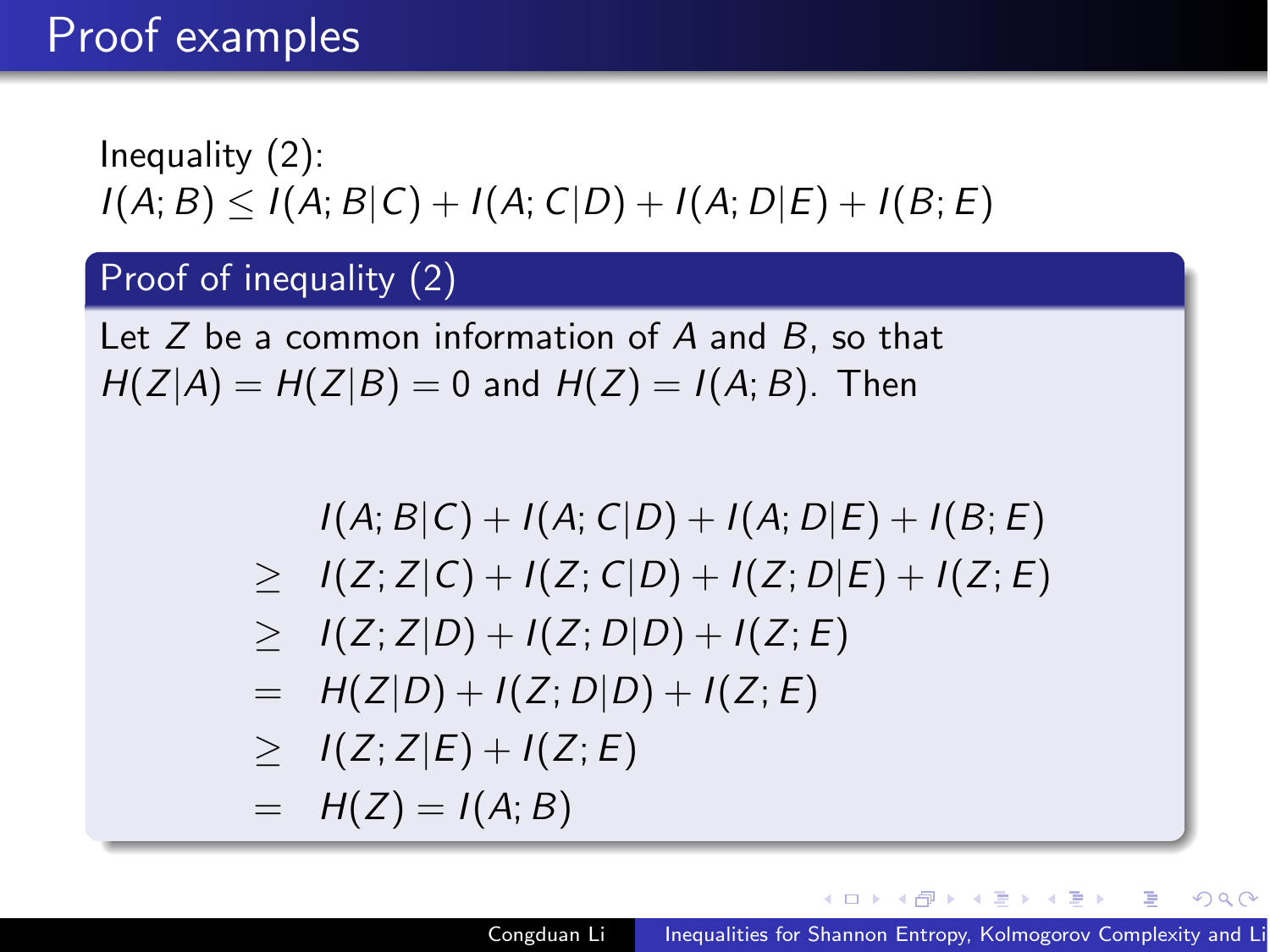Generalize the inequality (2) and follow the proof pattern, we see that if  $A_0$  and  $B_0$  have a common information, then

$$
I(A_0; B_0) \leq I(A_0; B_0|B_1) + I(A_0; B_1|B_2)
$$

*...*

$$
+I(A_0;B_{n-1}|B_n)+I(B_0;B_n)
$$

This is essentially the main results in Kinser's paper. He shows that this is irreducible for general  $n$ , i.e this inequality cannot be implied by those for up to  $n-1$ .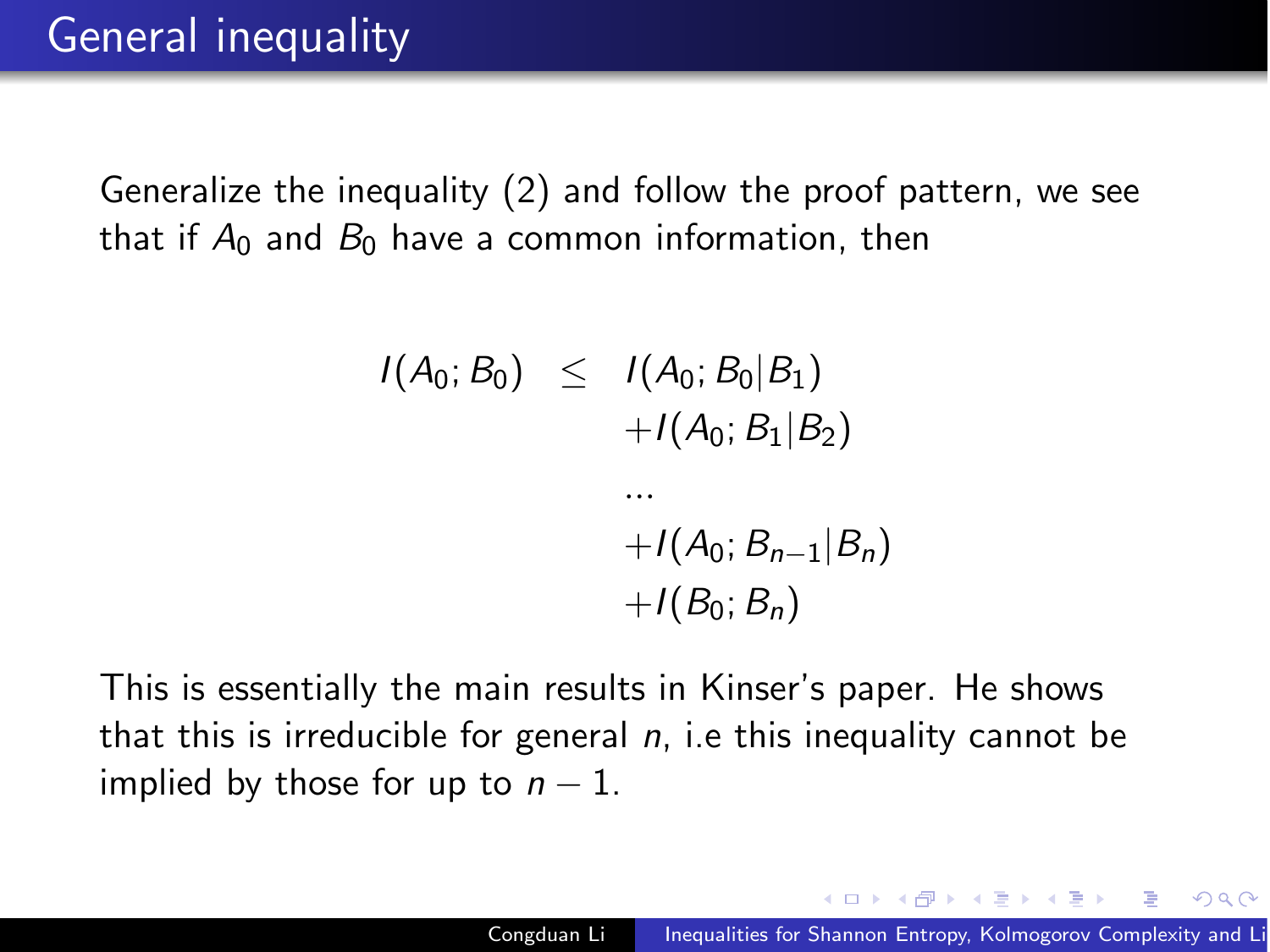# Another general new inequality

#### Fact

The inequality  $H(Z|R) + I(R; S|T) \geq I(Z; S|T) + H(Z|R, S, T)$  is a Shannon inequality.

#### Proof.

Use Shannon inequalities, we have

$$
H(Z|R)+H(S|Z,T)
$$

$$
\geq H(Z|R,T)+H(S|Z,T)
$$

= 
$$
H(Z|R, S, T) + I(S; Z|R, T) + H(S|Z, T)
$$

$$
\geq H(Z|R,S,T)+I(S;Z|R,T)+H(S|R,Z,T)
$$

$$
\geq H(Z|R,S,T)+H(S|R,T)
$$

Add  $H(S|T)$  to both sides and reshape we get the desired one.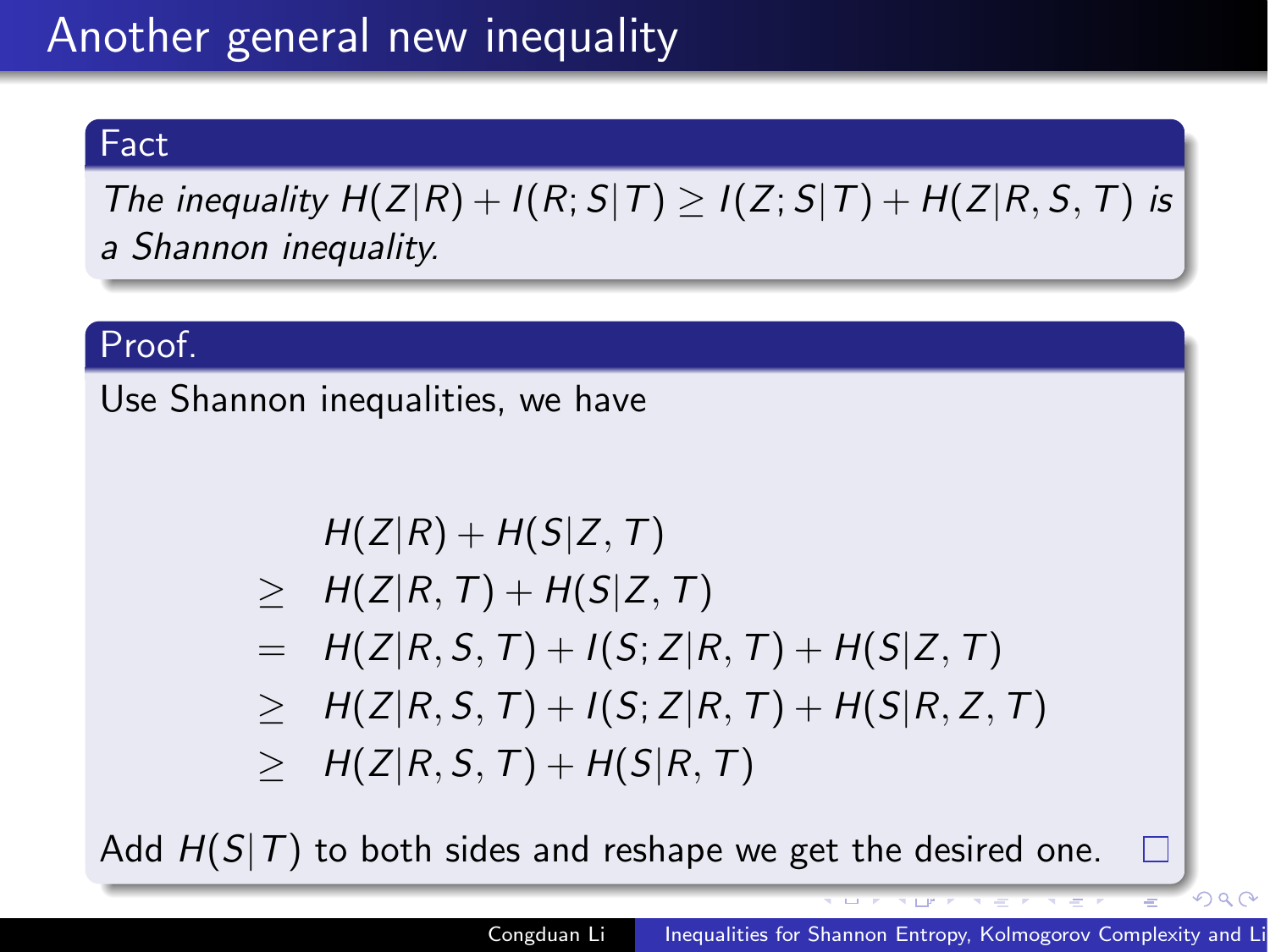### **Corollary**

# $H(Z|R) + H(Z|S) + I(R; S|T) \geq H(Z|T) + H(Z|R, S, T)$

## In the case of  $T$  is null variable, it becomes

# $H(Z|R) + H(Z|S) + I(R;S) > H(Z) + H(Z|R,S)$

AD ▶ ◀ ヨ ▶ ◀ ヨ ▶ │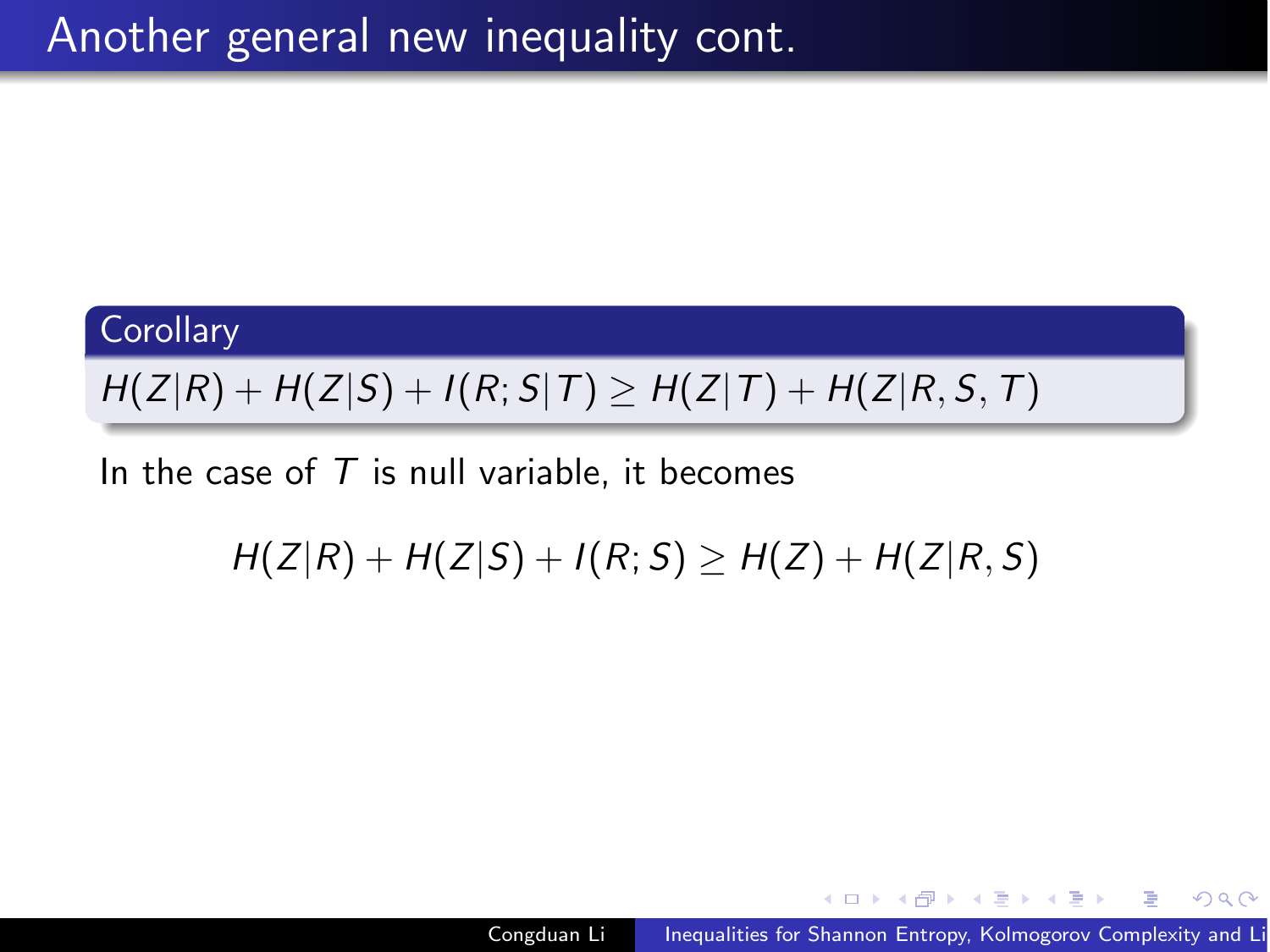Inequality (8):  $2I(A; B) \leq I(A; B|C) + I(A; B|D) + I(A; B|E) + I(C; D) + I(C, D; E)$ 

### Proof of inequality (2)

Let  $Z$  be a common information of  $A$  and  $B$ , so that  $H(Z|A) = H(Z|B) = 0$  and  $H(Z) = I(A;B)$ . Then

 $I(A; B|C) + I(A; B|D) + I(A; B|E) + I(C; D) + I(C, D; E)$  $\geq I(Z; Z|C) + I(Z; Z|D) + I(Z; Z|E) + I(C; D) + I(C, D; E)$  $\geq H(Z) + H(Z|C, D) + H(Z|E) + I(C; D) + I(C, D; E)$  $\geq 2H(Z)=2I(A; B)$ 

桐 いっち いっち いっ

性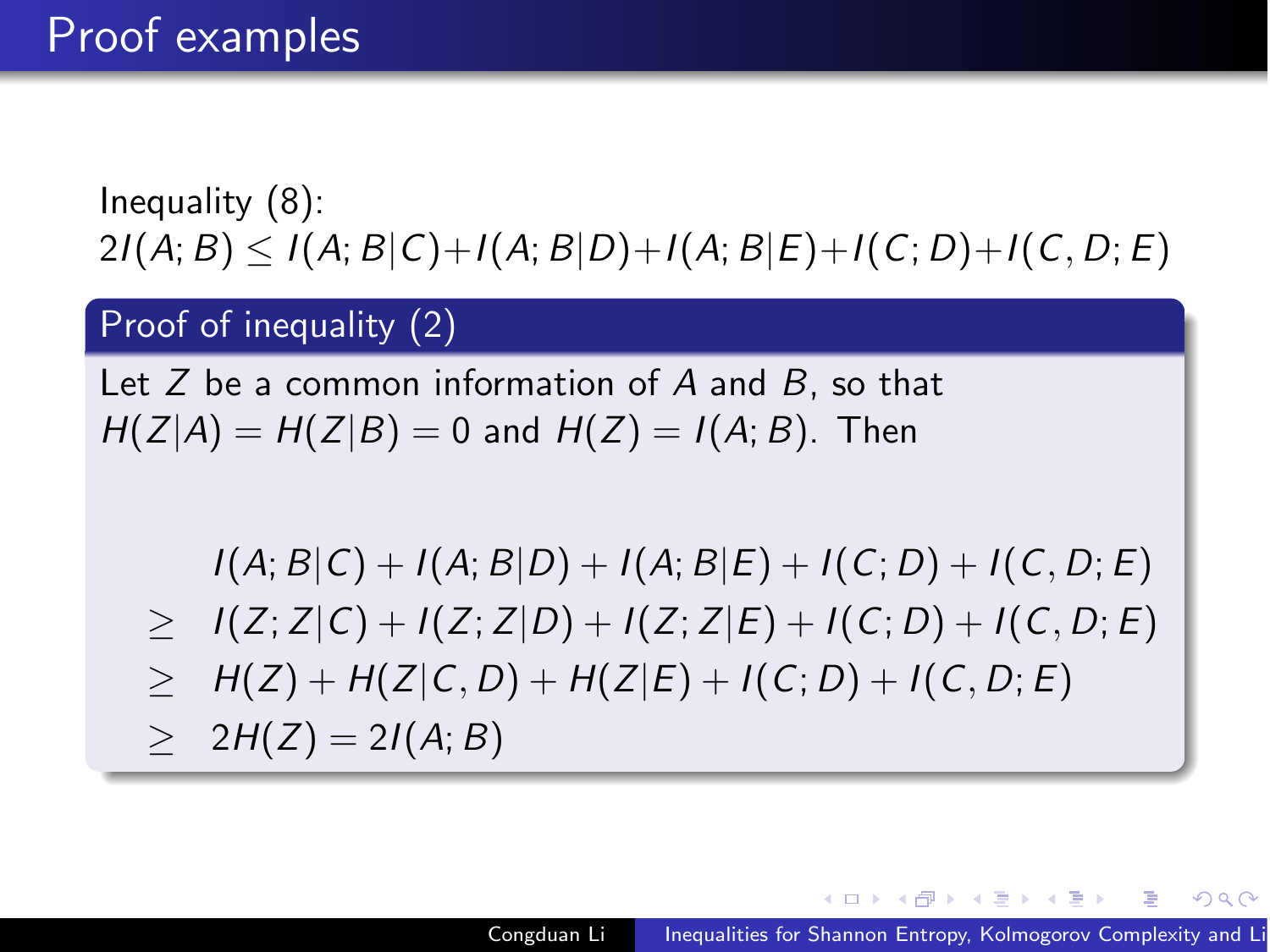Generalize the inequality (8) and follow the proof pattern, we see that if  $A$  and  $B$  have a common information, then

$$
(n-1)I(A; B) \leq I(A; B|C_1) + I(A; B|C_2) + \dots I(A; B|C_n)
$$
  
+
$$
I(C_1; C_2) + I(C_1, C_2; C_3)
$$
  
+
$$
\dots + I(C_1, \dots, C_{n-1}; C_n)
$$

This is in DFZ's paper. They also show that this is irreducible for general  $n$ , i.e this inequality cannot be implied by those for up to  $n-1$ . The proof of irreducibility is similar in both papers: construct random variables that satisfy inequalities for fewer variables but not for this for  $n + 2$ .

御 ▶ 4回 ▶ 4回 ▶ │